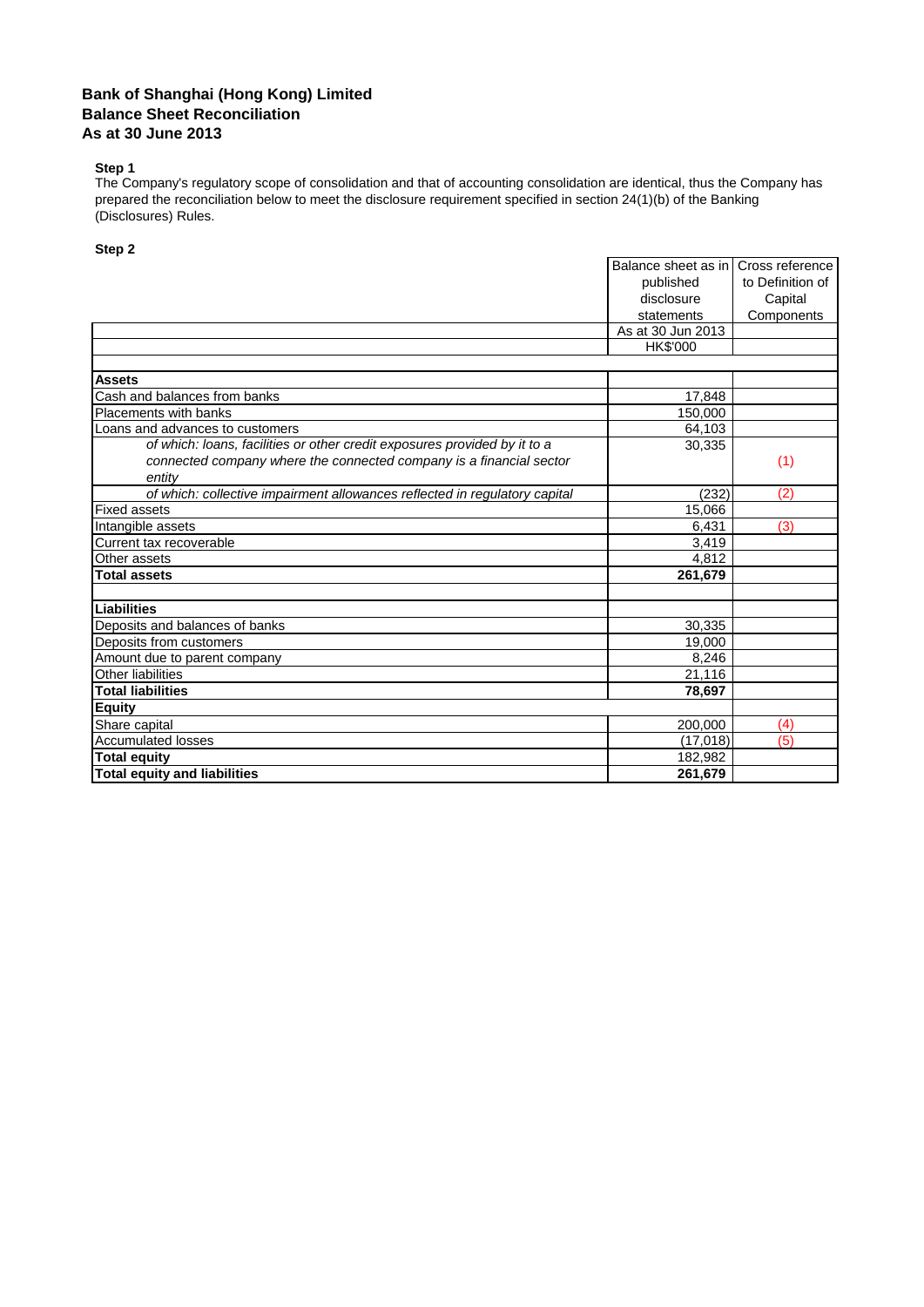|     | (HK\$'000)                                                                                                                                                                                 |                                                               |                         |
|-----|--------------------------------------------------------------------------------------------------------------------------------------------------------------------------------------------|---------------------------------------------------------------|-------------------------|
|     |                                                                                                                                                                                            | <b>Component of</b><br>regulatory capital<br>reported by bank | Cross-referenced*<br>to |
|     | CET1 capital: instruments and reserves                                                                                                                                                     |                                                               |                         |
|     | Directly issued qualifying CET1 capital instruments plus any related share premium                                                                                                         | 200,000                                                       | (4)                     |
| 2   | Retained earnings                                                                                                                                                                          | (17, 018)                                                     | (5)                     |
| 3   | <b>Disclosed reserves</b>                                                                                                                                                                  | $\mathbf 0$                                                   |                         |
|     |                                                                                                                                                                                            |                                                               |                         |
|     | 4 Directly issued capital subject to phase out from CET1 capital (only applicable to non-joint stock companies)                                                                            | Not applicable                                                |                         |
|     | Minority interests arising from CET1 capital instruments issued by consolidated bank subsidiaries and held by third parties<br>(amount allowed in CET1 capital of the consolidation group) | 0                                                             |                         |
| 6   | CET1 capital before regulatory deductions                                                                                                                                                  | 182,982                                                       |                         |
|     | <b>CET1 capital: regulatory deductions</b>                                                                                                                                                 |                                                               |                         |
|     | 7 Valuation adjustments                                                                                                                                                                    | $\mathbf 0$                                                   |                         |
| 8   | Goodwill (net of associated deferred tax liability)                                                                                                                                        | $\mathbf 0$                                                   |                         |
| 9   | Other intangible assets (net of associated deferred tax liability)                                                                                                                         | 6,431                                                         | (3)                     |
| 10  | Deferred tax assets net of deferred tax liabilities                                                                                                                                        | $\mathbf 0$                                                   |                         |
| 11  | Cash flow hedge reserve                                                                                                                                                                    | $\mathbf 0$                                                   |                         |
| 12  |                                                                                                                                                                                            | $\mathbf 0$                                                   |                         |
|     | Excess of total EL amount over total eligible provisions under the IRB approach                                                                                                            |                                                               |                         |
| 13  | Gain-on-sale arising from securitization transactions                                                                                                                                      | $\mathbf 0$                                                   |                         |
| 14  | Gains and losses due to changes in own credit risk on fair valued liabilities                                                                                                              | $\mathbf 0$                                                   |                         |
| 15  | Defined benefit pension fund net assets (net of associated deferred tax liabilities)                                                                                                       | $\mathbf 0$                                                   |                         |
|     | 16 Investments in own CET1 capital instruments (if not already netted off paid-in capital on reported balance sheet)                                                                       | $\mathbf 0$                                                   |                         |
| 17  | Reciprocal cross-holdings in CET1 capital instruments                                                                                                                                      | $\pmb{0}$                                                     |                         |
| 18  | Insignificant capital investments in CET1 capital instruments issued by financial sector entities that are outside the scope of<br>regulatory consolidation (amount above 10% threshold)   | $\mathbf 0$                                                   |                         |
| 19  | Significant capital investments in CET1 capital instruments issued by financial sector entities that are outside the scope of<br>regulatory consolidation (amount above 10% threshold)     | 30,335                                                        | (1)                     |
|     | 20 Mortgage servicing rights (amount above 10% threshold)                                                                                                                                  | Not applicable                                                |                         |
|     |                                                                                                                                                                                            |                                                               |                         |
|     | 21 Deferred tax assets arising from temporary differences (amount above 10% threshold, net of related tax liability)                                                                       | Not applicable                                                |                         |
| 22  | Amount exceeding the 15% threshold                                                                                                                                                         | Not applicable                                                |                         |
|     | 23 of which: significant investments in the common stock of financial sector entities                                                                                                      | Not applicable                                                |                         |
| 24  |                                                                                                                                                                                            | Not applicable                                                |                         |
|     | of which: mortgage servicing rights                                                                                                                                                        |                                                               |                         |
| 25  | of which: deferred tax assets arising from temporary differences                                                                                                                           | Not applicable                                                |                         |
| 26  | National specific regulatory adjustments applied to CET1 capital                                                                                                                           | $\mathbf 0$<br>0                                              |                         |
|     | 26a Cumulative fair value gains arising from the revaluation of land and buildings (own-use and investment properties)                                                                     |                                                               |                         |
| 26b | Regulatory reserve for general banking risks                                                                                                                                               | $\mathbf 0$                                                   |                         |
|     | 26c Securitization exposures specified in a notice given by the Monetary Authority                                                                                                         | $\mathbf 0$                                                   |                         |
|     | 26d Cumulative losses below depreciated cost arising from the institution's holdings of land and buildings                                                                                 | 0                                                             |                         |
| 26e | Capital shortfall of regulated non-bank subsidiaries                                                                                                                                       | $\pmb{0}$                                                     |                         |
| 261 | Capital investment in a connected company which is a commercial entity (amount above 15% of the reporting institution's<br>capital base)                                                   | $\mathbf 0$                                                   |                         |
|     | 27 Regulatory deductions applied to CET1 capital due to insufficient AT1 capital and Tier 2 capital to cover deductions                                                                    | $\mathbf 0$                                                   |                         |
|     | 28 Total regulatory deductions to CET1 capital                                                                                                                                             | 36,766                                                        |                         |
|     | 29 CET1 capital                                                                                                                                                                            | 146,216                                                       |                         |
|     | AT1 capital: instruments                                                                                                                                                                   |                                                               |                         |
| 30  | Qualifying AT1 capital instruments plus any related share premium                                                                                                                          | $\mathbf 0$                                                   |                         |
| 31  | of which: classified as equity under applicable accounting standards                                                                                                                       | 0                                                             |                         |
|     |                                                                                                                                                                                            |                                                               |                         |
| 32  | of which: classified as liabilities under applicable accounting standards                                                                                                                  | 0                                                             |                         |
| 33  | Capital instruments subject to phase out arrangements from AT1 capital                                                                                                                     | $\mathbf 0$                                                   |                         |
| 34  | AT1 capital instruments issued by consolidated bank subsidiaries and held by third parties (amount allowed in AT1 capital of<br>the consolidation group)                                   | $\mathbf 0$                                                   |                         |
| 35  | of which: AT1 capital instruments issued by subsidiaries subject to phase out arrangements<br>36 AT1 capital before regulatory deductions                                                  | $\mathbf 0$<br>$\pmb{0}$                                      |                         |